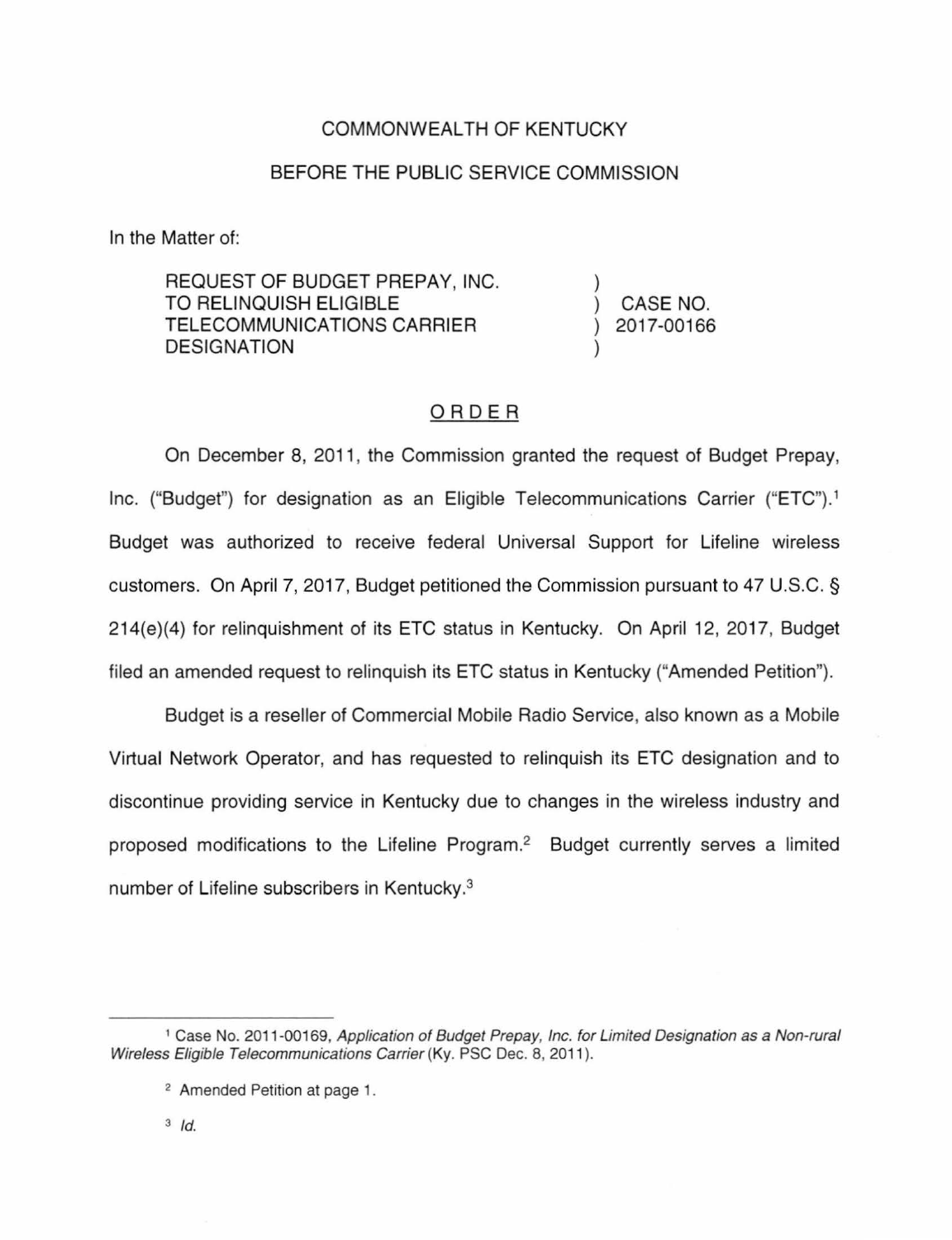Under 47 U.S.C. § 214(e)(4), a State commission shall permit a carrier to relinquish its ETC designation in any area served by more than one ETC. Following relinquishment of Budget's ETC designation, there will continue to be several ETCs in the service area that provide Lifeline service.<sup>4</sup> The incumbent Local Exchange Carriers are designated as ETCs in the area served by Budget, and the Commission is aware that other utilities are designated as ETCs in the area. Because other ETCs currently serve the entire area in which Budget is designated as an ETC in Kentucky, notice need not be provided to those carriers to permit them to purchase or construct facilities to ensure that customers will continue to receive service. Budget states that it will send customer notification via electronic means to each of its wireless Lifeline customers in Kentucky no later than April 30, 2017. <sup>5</sup>The notice will advise each customer that Budget plans to discontinue service on May 31, 2017, and that service can be obtained from other providers.<sup>6</sup>

47 U.S.C. § 214 (e)(4) states in part:

A State commission . . . shall permit an eligible telecommunications carrier to relinquish its designation as such a carrier in any area served by more than one eligible telecommunications carrier. An eligible telecommunications carrier that seeks to relinquish its eligible telecommunications carrier designation for an area served by more than one eligible telecommunications carrier shall give advance notice to the State commission ... of such relinquishment. Prior to permitting a telecommunications carrier designated as an eligible telecommunications carrier to cease providing universal service in an area served by more than one eligible telecommunications carrier, the State commission ... shall require the remaining eligible telecommunications carrier or carriers to ensure that all customers served by the

<sup>6</sup>*/d.* 

<sup>4</sup>*/d.* at page 2.

<sup>&</sup>lt;sup>5</sup> Id. at page 3. Budget asserts that written notice by text message is customary and, in Budget's experience, the most effective form of customer communication.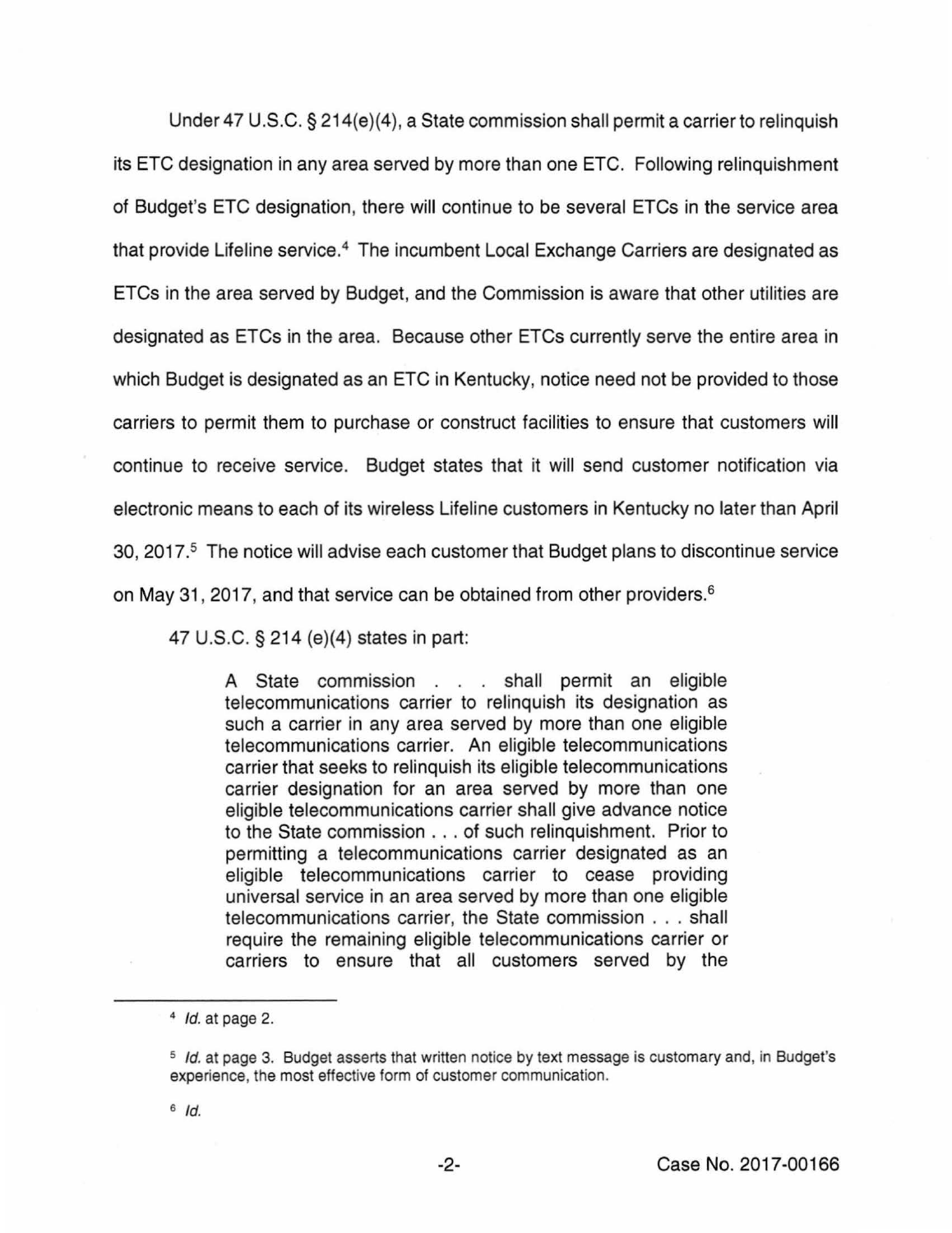relinquishing carrier will continue to be served, and shall require sufficient notice to permit the purchase or construction<br>of adequate facilities by any remaining eligible of adequate facilities by any remaining eligible telecommunications carrier. The State commission . .. shall establish a time, not to exceed one year after the State commission approves such relinquishment under this paragraph, within which such purchase or construction shall be completed.

Based on the evidence and having been sufficiently advised, the Commission finds that, pursuant to 47 U.S.C. § 214(e)(4), there is more than one ETC in the area of relinquishment, and those carriers have sufficient facilities for the provision of service. The Commission also finds that Budget will provide sufficient notice to its customers to enable those customers to seek alternative service providers.

IT IS THEREFORE ORDERED that:

1. Budget shall send customer notification via electronic means to each of its customers in Kentucky no later than April 30, 2017, advising them that Budget plans to discontinue service on May 31, 2017, and that service can be obtained from other providers.

2. Budget's request to withdraw as an ETC as of May 31 , 2017, is granted.

3. Budget's request to cancel its authority to operate in Kentucky as of May 31,2017, is granted.

4. This case is now closed and removed from the Commission's docket.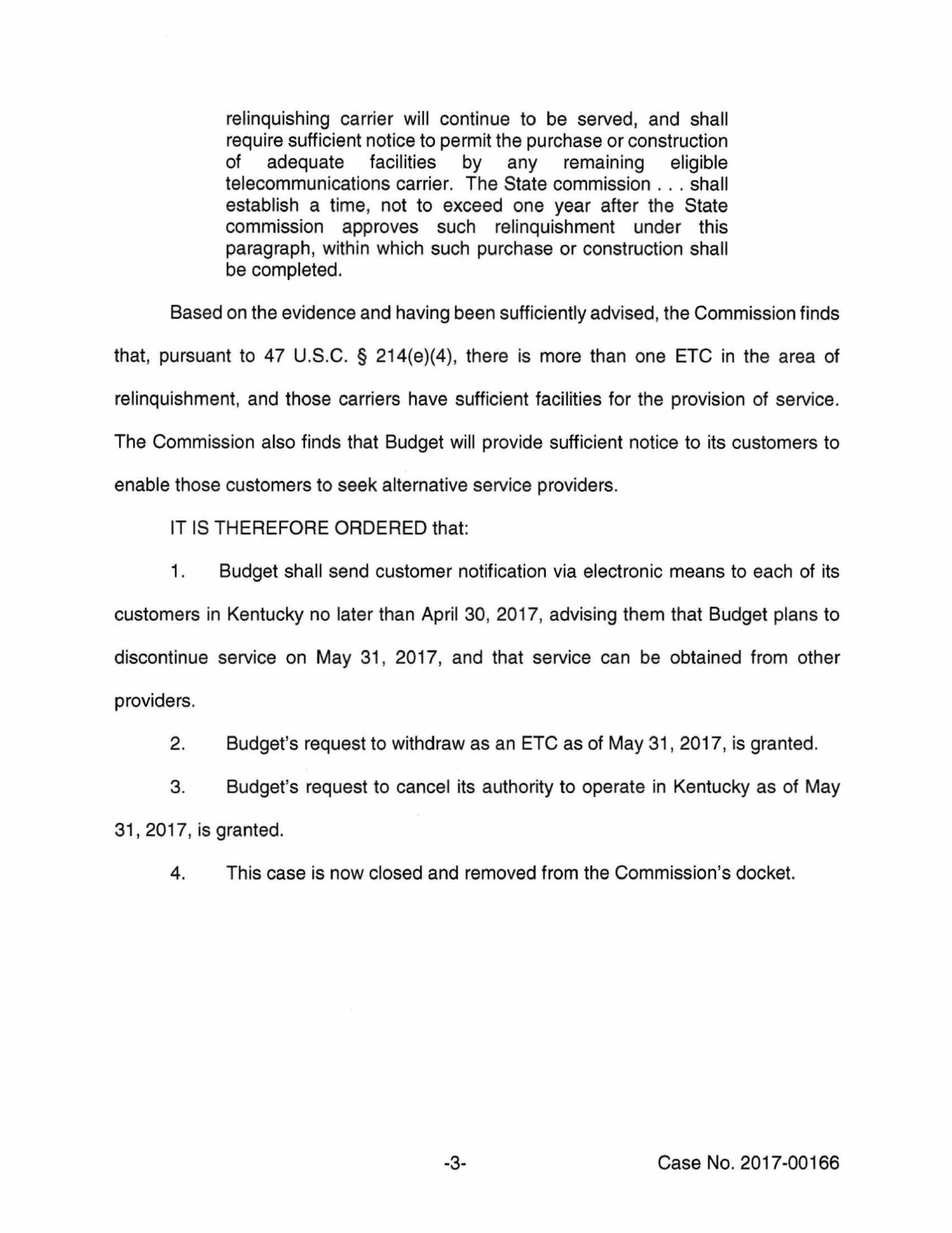By the Commission



ATTEST;

athems

Executive Director

Case No. 2017-00166